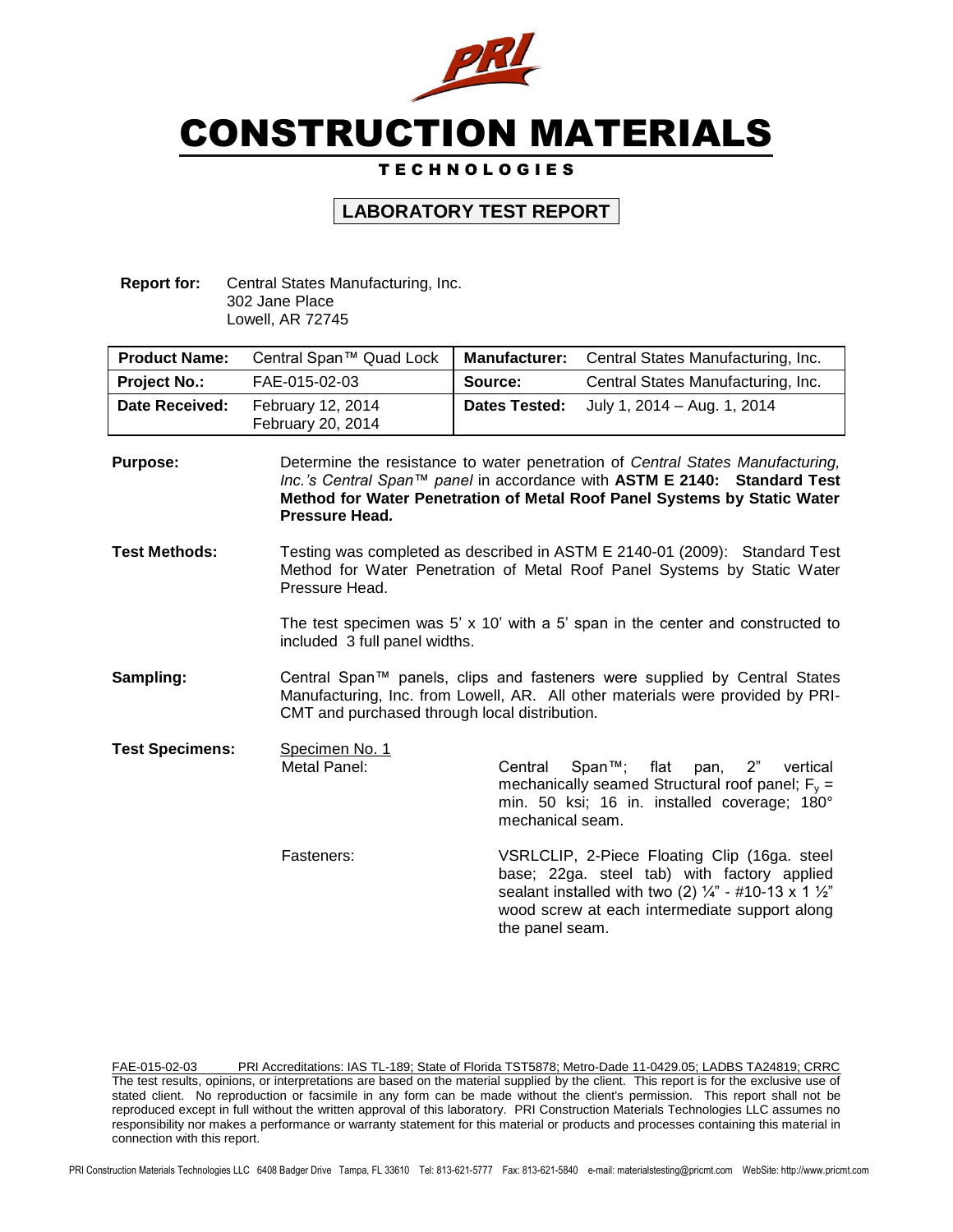| Property                                                                                                   | Test Method        | Water<br>Pressure<br>Head (in) | Result | Requirement                |
|------------------------------------------------------------------------------------------------------------|--------------------|--------------------------------|--------|----------------------------|
| Resistance to Water Penetration<br>[Pass/Fail]<br>Central Span™ Quad Lock;<br>5 ft. span; 5' x 8' specimen | <b>ASTM E 2140</b> | 6.0                            | Pass   | No observed<br>water leaks |

Notes: None

### **Statement of Compliance:**

Testing was conducted in accordance with **ASTM E 2140: Standard Test Method for Water Penetration of Metal Roof Panel Systems by Static Water Pressure Head***.*

| Signed: | <b>Steven Mueller</b><br><b>Technician</b>                                        | Signed:         | Jason Simmons<br>Director |
|---------|-----------------------------------------------------------------------------------|-----------------|---------------------------|
| Date:   | August 28, 2014                                                                   | Date:           | August 28, 2014           |
| Signed: | Zachary Priest<br>٬٥<br>74021<br>Florida Registered Professional Engineer         |                 |                           |
| Date:   | P.E. Number 74029<br>$s_{\tau_{A\mathcal{T}_{\mathcal{E}}}}$<br>$Q_{\mathcal{F}}$ | <b>Antantin</b> |                           |

### **Report Issue History:**

| <b>Issue #</b> | Date       | Pages   Revision Description (if applicable) |
|----------------|------------|----------------------------------------------|
| Original       | 08/28/2014 |                                              |

FAE-015-02-03 PRI Accreditations: IAS TL-189; State of Florida TST5878; Metro-Dade 11-0429.05; LADBS TA24819; CRRC The test results, opinions, or interpretations are based on the material supplied by the client. This report is for the exclusive use of stated client. No reproduction or facsimile in any form can be made without the client's permission. This report shall not be reproduced except in full without the written approval of this laboratory. PRI Construction Materials Technologies LLC assumes no responsibility nor makes a performance or warranty statement for this material or products and processes containing this material in connection with this report.

PRI Construction Materials Technologies LLC 6408 Badger Drive Tampa, FL 33610 Tel: 813-621-5777 Fax: 813-621-5840 e-mail: materialstesting@pricmt.com WebSite: http://www.pricmt.com